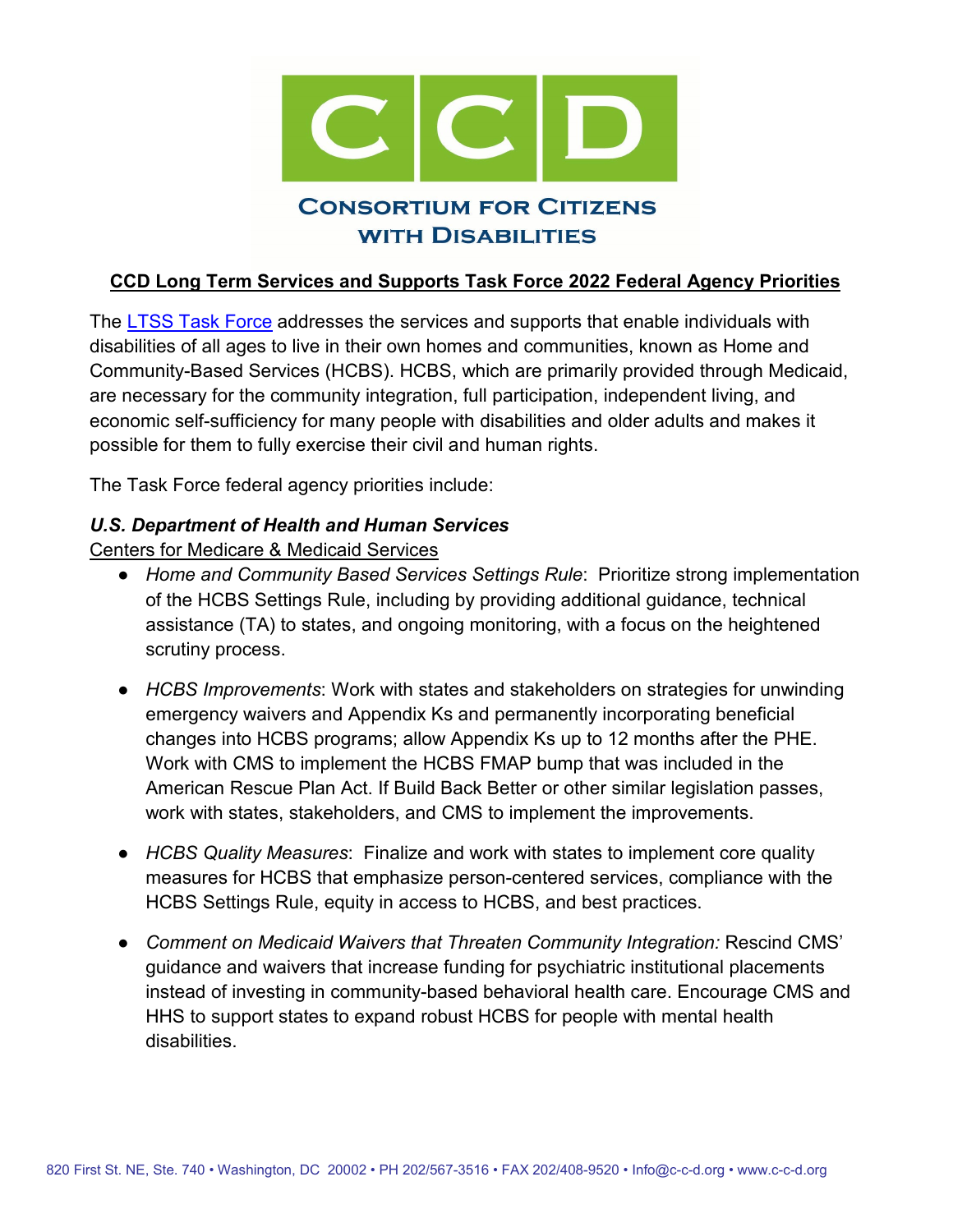- *Equity in Access to HCBS*: Work with ACL and OCR to identify racial and other inequities in HCBS and develop strategies for addressing those inequities at the intersection of marginalized identities, including requiring states to develop equity plans for their HCBS programs, providing TA and funding for outreach to Black, Indigenous, and other communities of color, including non-native English speakers and LGBTQ+, and providers that serve them, and prioritize transition efforts in institutions disproportionally with residents from those communities.
- *Olmstead*: Provide guidance on how states can further *Olmstead* implementation in their Medicaid systems, particularly in light of COVID-19 laying bare the risks of institutional and large congregate settings; work with the Department of Justice to support their *Olmstead* enforcement activities.
- *HCBS 1915(c) budgeting and transparency*: Ask CMS to require states to explain how a person's needs will be met when they hit a service cap; create transparency requirements around LTSS assessment tools and use of budgets/calculations of budgets.
- *Linkages with housing*: Collaborate with the U.S. Department of Housing and Urban Development (HUD) regarding targeting affordable, integrated, accessible housing to people transitioning from, or at risk of entering, institutions; provide technical assistance to states about leveraging Medicaid for housing-related supports.
- *Workforce*: Together with ACL, work with states and stakeholders to develop strategies to address workforce shortages in Medicaid HCBS programs.

# Administration for Community Living (ACL)

- Ask ACL to prioritize research to identify, and policies to address, inequities in access to HCBS and coordinate related interagency initiatives including with CMS, OCR, and the National Institute of Health's Institute on Minority Health and Health Disparities.
- Work with ACL to ensure that moving forward, CDC and CMS definitions of "long term care" settings and congregate settings include the full range of congregate settings in which people with disabilities may live, and that protections for people with disabilities are applied equitably and meaningfully to all included settings.

# Office for Civil Rights

● *COVID19 Vaccine Allocation*:Ensure that people with disabilities and older adults, particularly those in any institutional or congregate setting or receiving HCBS in a setting where it is not possible to socially distance, continue to be prioritized for the COVID19 vaccine and related third doses or booster shots and are not discriminated against in violation of federal disability laws; engage in culturally competent, accessible outreach to ensure that people with disabilities and older adults are given